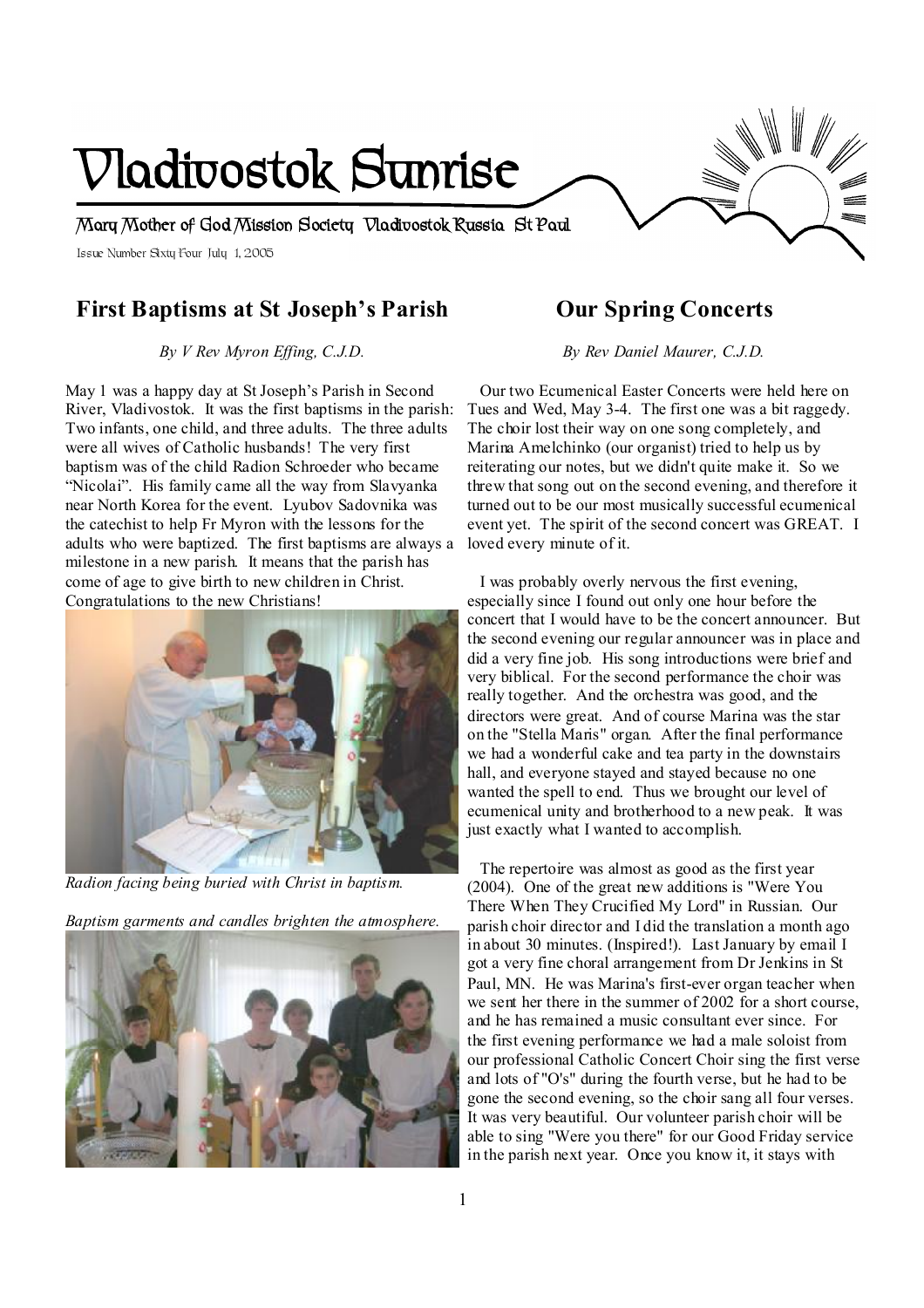you. Also the directors, acting as our repertoire committee, paid me the great compliment of choosing "Holy Is His Name" as one of the only two songs to be repeated from last year's performance. This is John Michael Talbot's arrangement of the *Magnificat* in Russian translation. It is very nice. Last year for the Ecumenical Easter Concert I spent parts of over two weeks putting the Russian translation to the same musical arrangement, and it worked out well.

 We did not record the concert this year, as we still have 800 of last year's CD's, so our great second performance "went with the wind", but most importantly it went to God. This year there were 50 members of the choir from six different confessions, only six of whom were men. But everyone who participated seemed very dedicated and would like to do it again. I told a few of the choir directors of the slight possibility of doing it next year at a large theater, and they seemed to like the idea quite a lot. We'll see, if we can get a grant for a "traveling organ". I was proud of the fact that of the six men in the whole ecumenical choir, three of us were from the Catholic Church, and we sang quite well. We are all tenors--I, Dennis Bondarev and Dima Kamil. The only bass in the entire choir this year was the Lutheran pastor.

 This year our parish Easter concerts (April 26, 27, 28) were wonderful, as always sold out well in advance.

Marina received the longest and loudest applause of her career on each of the three evenings. The choir also was extremely well received. And our two regular soloists, a mezzo and a soprano, were also in fine voice. The concerts were triumphs, again. Marina is growing steadily in her proficiency. Her liturgical playing, which was always good, has gotten even better since she attended a 10-day seminar on liturgical organ playing in Gratz, Austria last September. She throws in some great new harmonies, and uses grander registrations when appropriate. Since she was here during Easter season (instead of studying in the Conservatory in Moscow), it really added to the celebration of the season.

 I wrote a letter of invitation to Mr Dan Miller, a highly praised US concert organist and product manager at Rodgers Instruments, to come and give three concerts in the Fall. He will be the first internationally famous, non-Russian organist to play in Vladivostok. He is a specialist at combining the Trillium stops with the MX-200 MIDI synthesizer voices for some amazing sounds. If you do not know his work, you can check out his website at: <http://www.danmillermusic.com/home.htm>I have five of his CD's. They are amazing.

 So I just wanted to tell you that the project was a success from many different points of view this year, and we hope to continue.



*Ecumenical Easter Choir, 2005*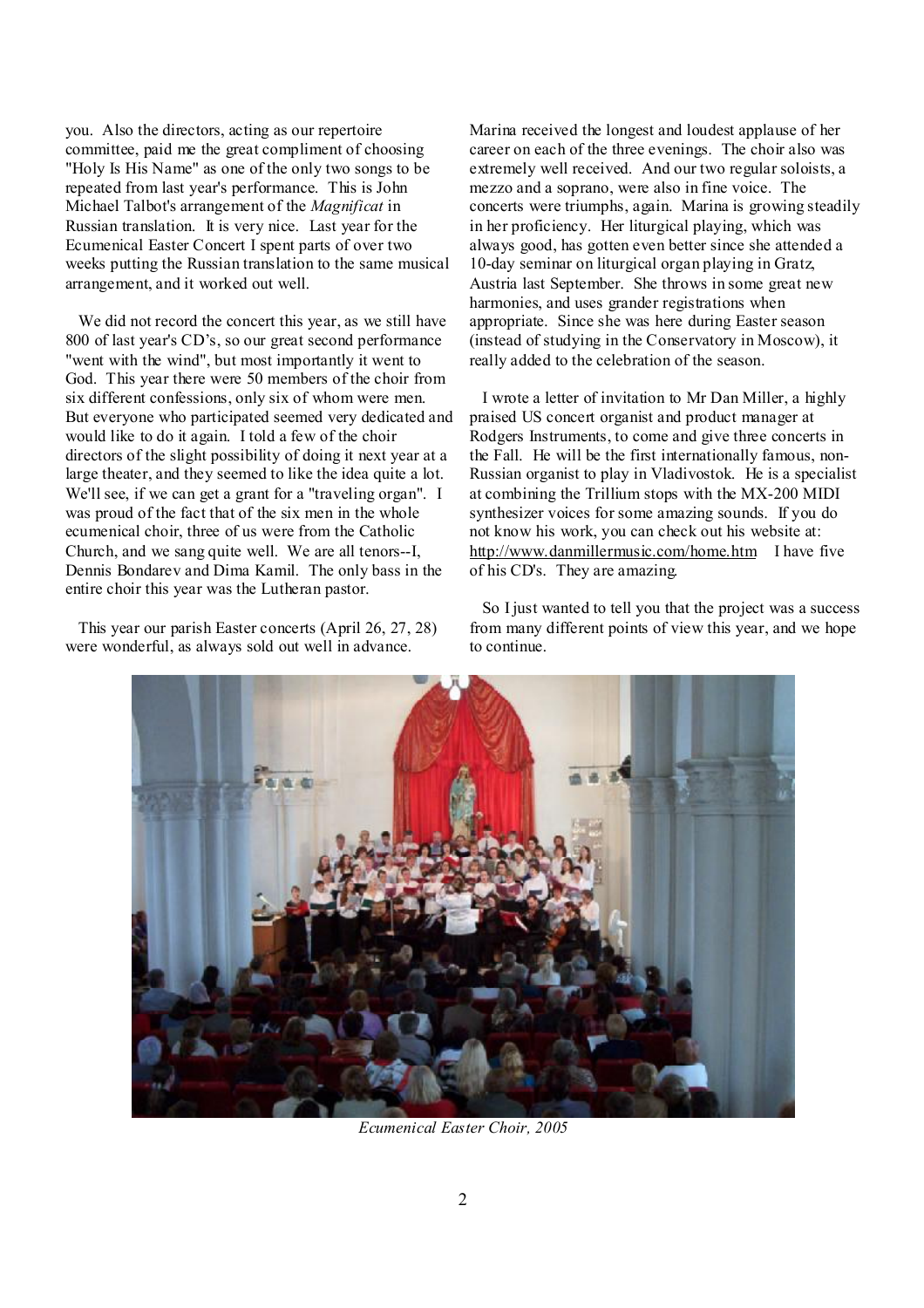Our Benefactors…

#### **Father Michael McGivney 4th Annual 24 Hour Famine**

#### *By Evan Battenheimer*

 As a student at Father Michael McGivney Catholic Academy in Markham, Ontario, Canada, and as a participant in the 2005 24-hour famine, I am proud to be the one to tell you that we had great success in our mission to raise enough money to help out the Mary Mother of God Mission Society. This year we raised more than any other year, over 1,300 dollars. My name is Evan Battenheimer, and I am a student at Father Michael McGivney. Each year we do a 24 hour fast just before Holy Week. The event was initiated 4 years ago by Mr. Doug McManaman, a Religion teacher at Father McGivney. This year we learned of the Mary Mother of God Mission Society and its pro-life work in the former Soviet Union, so we decided that we would like our money to be channeled there.

 During our time at this fundraiser, we were involved in a series of activities not only to keep our energy and spirits up, but to help us understand the message that Christ left for us. We started the first day with some simple icebreakers. After that we headed back to our "home base" where we would take a small break and refuel with some juice (we take juice breaks every so often to keep our blood sugar level up). Then we got together in a

group and prayed the Stations of the Cross around the entire school building. Each station is posted at a different spot around the building. This was one of the most significant parts of the evening. After that, we were sent back to home base to listen to a very inspiring talk from Cale Clarke, a former Evangelical pastor who became a Catholic. He gave us the chance to ask lots of questions, and we had the opportunity to speak to him one-on-one at the end of his talk.

 To end the first day of the famine, the whole school became our playground in a game of Hide-and-Seek. This definitely was a nice way to end off the evening.

 The next day was filled with as much as the first day. Mr McManaman took attendance and then led us into the chapel for morning prayer. After that, we began the Scavenger Hunt. Here, we had to read clues in order to find the next clue. The one to discover the final clue is the winner, who won a huge box of Corn Flakes and chocolate Easter eggs, which were not to be eaten until the famine was over.

 For the finale, we headed off to the chapel for Mass, after which we were treated to a meal. We are never sent home on an empty stomach. Each year we end off our famine in style with a meal fit for a king made by our culinary genius, Mr Trapp. He cooked a delicious pork loin roast for all the students, as well as delicious pasta for the vegetarians. What a way to end it all off!



 *The whole hungry gang. Is that Mr McManahan making sure no one cheats?*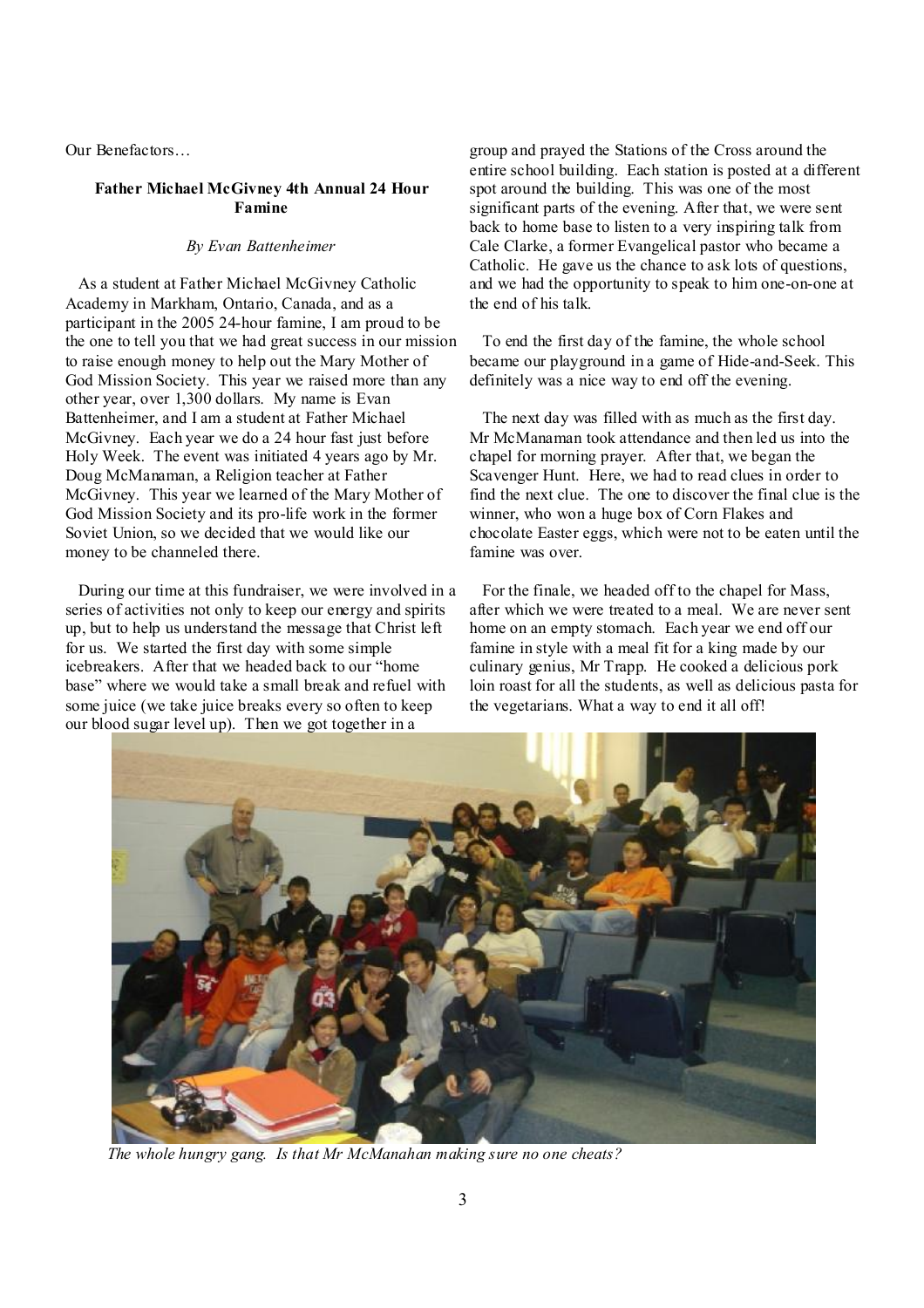#### Our Benefactors…



*Students coloring quilt blocks during the May 2004, all school field day service project.* 

## **Ohio Field Day Creates Gifts for Other Children**

During a special mass on Monday Nov 15, 2004, the Feast of St Albert the Great, representatives from Children's Medical Center and Emmanuel Catholic Church in Dayton, Ohio, were present to receive approximately 15 quilts colorfully created by the students at St Albert the Great Parish. Each quilt block was crafted by students from grades 1 through 8 as part of Last spring's all-school field day. During the activity, students colored various character and animal shapes directly onto a piece of fabric. Over the course of the summer, Janet Erhart and some parish women sewed the pieces together to create brightlycolored quilts to be given as gifts to comfort needy children.

George Riess, pro-life advocate from Emmanuel Catholic Church graciously received the quilts and has arranged for them to be distributed at a women's crisis center and a children's hospital in Asian Russia. Linda Von Mohr from our local Children's Medical Center was thrilled to receive the quilts where they will be distributed to the families of children in the Critical Care Complex and newborn Intensive Care Unit.

A special thank you goes to our PTO and our neighbors at Wal-Mart for their support for helping to supply the fabrics and batting.



*Principal Lucianne Lillianthal, George Riess, and Linda Von Mohr proudly display the quilts.* 

Our Benefactors…

Boy Scouts of America Troop 702

**St. Timothy Church** PO Box 120 Union, KY 41091-0120

May 26, 2005

Frieloard you will find a check for \$233.00. The proceeds from a Golf Ball Sale Encodes the contribution of the contract of the SSS. Security of the processes from a contribution of the disk of the control by the Boy Scouts of Troop 7002. A particular of the cherch donates the golf balls from d in his each spring. When the Scowing Committee got the letter from church about starting a new scout troop in Russia, we brought it to the attention of the bays and they suggested donating the proceeds from the sale to the sconts. Everyone thought it was a great idea, a<br>way to help out scoots who really need it. We hope you can purchase some of the things you need for the troop locally (in Russia) or parchase them reasonably from some other

Sources.<br>
Note an also interested in equation of previous them reasonary from some value<br>
We are also interested in emailing hack and forth between the socials. Many of our<br>
We are also interested in the source of your bo me at ricloir@acomtown.com and I will pass the information to the set

Good Luck in getting the troop started. We wish you all the best?

Sinazzala Troop 702 or ontrony site  $21rk_4l$ enous millors dever Carnagon Stephen Carnalan  $06e$  $04a$ 

**Remember "Mary Mother of God Mission Society" in your will.**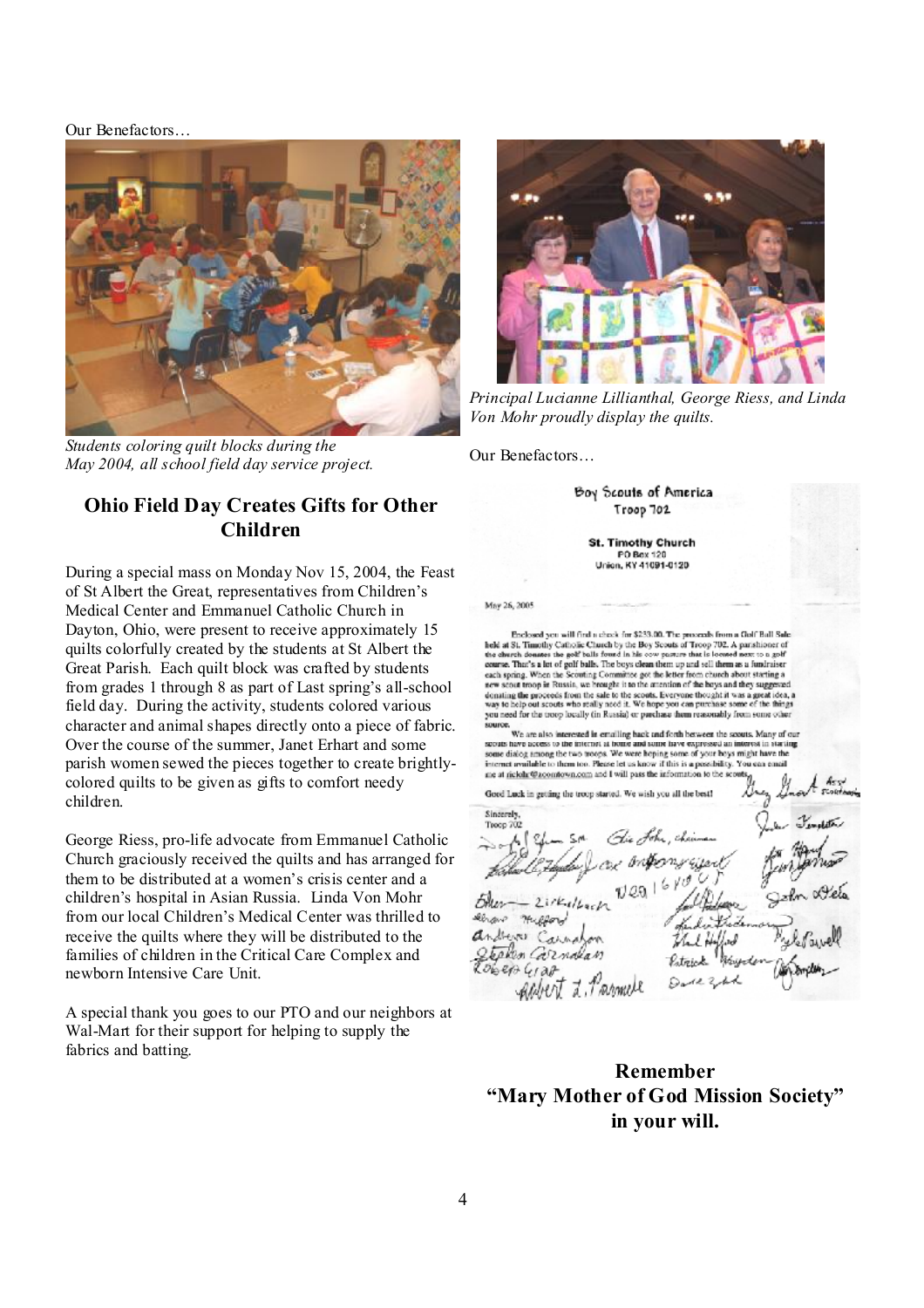## **Opportunities**

♥ Caritas in Lesozovodsk is looking for donors who want to help four very poor children who have diabetes. They need to buy their sugar test strips, which comes to a total of \$2248.20 per year for all of them if bought in Russia.

♥ A Vladivostok Russian parishioner with extensive administrative experience in the fishing industry and with English language skills is looking for work. He has six children, and has been out of work since the Fall. He is a responsible person who doesn't drink.

♥ A young Russian man, blind after an accident, has taken up music, and would like a decent guitar.

♥ Larisa Kaleninchenko, our street kids' "mom," found out that a 16 year-old couple had a baby, and they are determined to marry and to keep the child. As street kids, they don't have anybody else for family. But they can't make a home for their child on the street. They need \$158 per month rent while they are still in school and working when they can.

## **News Notes**

#### *by V Rev Myron Effing, C.J.D.*

● Sophia Michaelovna Brzhynskaya died on June 9. She was our most honored parishioner whose husband was one of the martyrs of our parish, and who saved her First Holy Communion picture which she then donated to our parish—the "miracle picture". She was 94 years old, and had been baptized and married in our church before it was closed and confiscated in the 1930's. On June 8 Fr Myron anointed her and gave her Viaticum.



*Sophia Michaelovna congratulating Fr Myron on his 60th*

*birthday in about 2001.* 



*Sophia as a young wife with her children and martyr husband Sigismund Vladislavovich Brzhynsky..* 

• Recently three high school boys came to ask to see the church and talk to someone about religion. They wanted to know more. Can we hope for Russian vocations? I hope Pope John Paul will ask the Lord for Russian vocations! It could be another miracle we could ascribe to him. Thanks are in order for benefactors who support our seminarians and vocations efforts. It was Pope John Paul who said, "Open the door to Christ!" Now we need workers for that vineyard.

● Biju Kuriacose, our candidate from Pune, India, spent a month here. He is a former member of the Canons Regular of Premontre in India. It was a nice visit for us, although he suffered somewhat from Fr Dan's absence to Korea to get a new visa and my absence later, when I went to Jerusalem. When he returned to India, he was robbed by the taxi driver on the way from the airport, apparently after being hit on the head. He woke up in the hospital with his brother attending to his needs. So it means that he will be late in returning to the seminary. He has one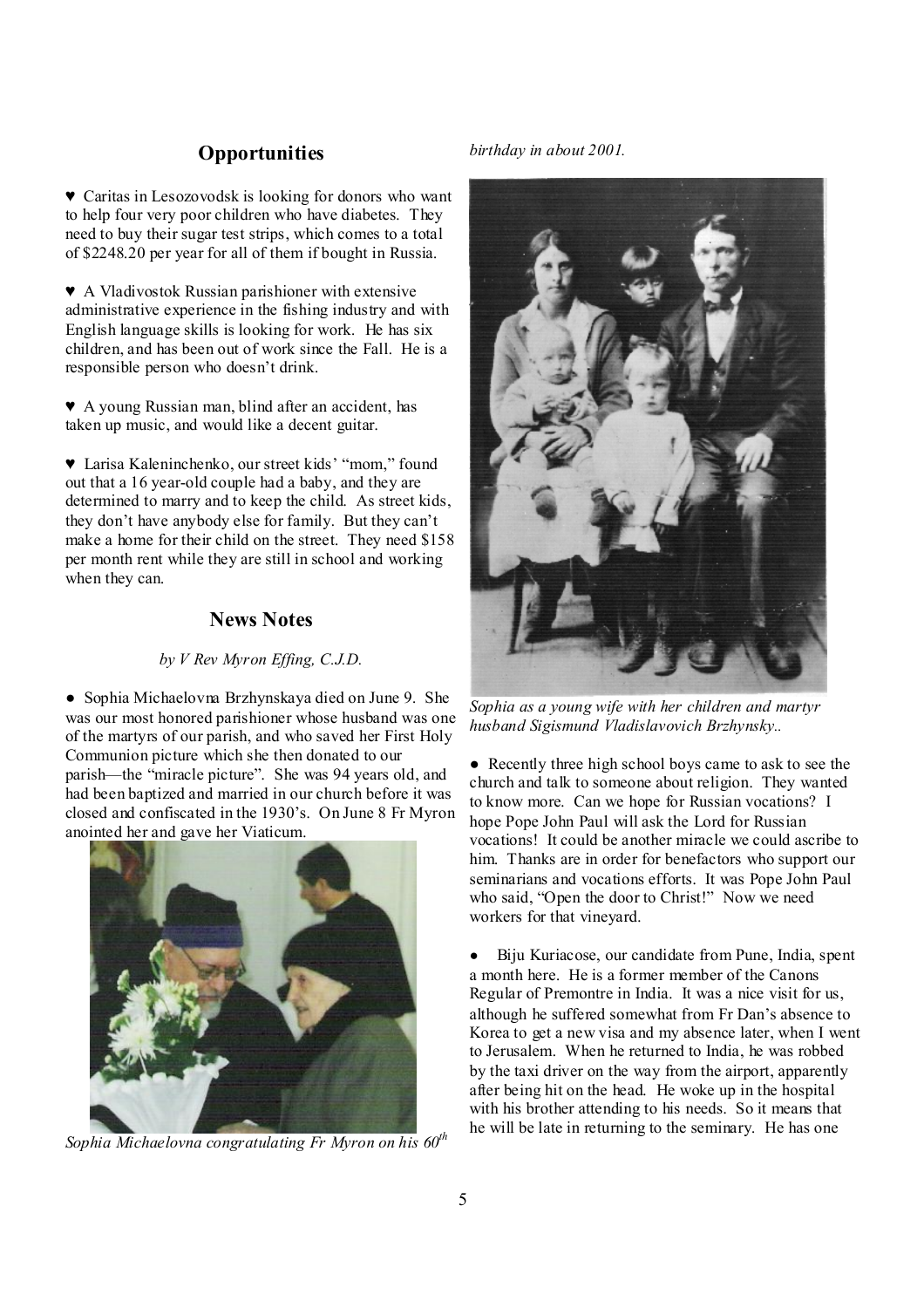

more year of seminary, and then his pastoral year before ordination to the priesthood. Hopefully he will be ordained a deacon at the end of this coming school year here in Russia. Then he can spend his pastoral year here, including taking first vows and learning Russian, and then he can return to India for the ordination to

the priesthood with his family and pastor in his own parish. After those festivities he can return to Russia in earnest.

● Congratulations to our parish college graduates for 2005. Here is a photo of two of them who work for the parish, Christina Pavlova and Dmitri Kamil. Christina's degree is in social work *Summa Cum Laude.* She was told by her advisor that her diploma research was of doctoral quality. Christina is one of the main movers in our Women's Support Centers, creating and editing the pamphlets and magazines used in the centers and helping to train volunteers. Her research had to do with the social implications of the Church's teachings about the family life. Dmitri's degree is in geography. He is well-known to our guests as their chief host and translator. He was a former student in Franciscan University of Steubenville's Gaming, Austria program, and did his research on the geography of Austria. He is hoping to get an advanced degree in Theology in Gaming, as soon as there is an opening in that program again.



*Christina Pavlova and Dmitri Kamil with their diplomas.*  ● Sisters in Jesus the Lord have a new postulant! Nicole

Morse entered the convent in St. Paul on May 31st, the Feast of the Visitation, after attending the vocation retreat in March. After several years in a cloister, she has discerned that her calling is to a more active religious community. She is 22 years old, hails from Iowa, and hopes to begin college this Fall. She is very interested in learning Russian and going to Vladivostok. The second vocation retreat was held on June 24-26th, and ten women came.

 Sr Maria Stella (Kelly Whittier) will make her first profession of private vows on August 6th at St. Agnes Convent in St. Paul, MN.

 Thank you to all of our benefactors for your prayers for this sister-community-to-be for the Canons Regular of Jesus the Lord.

• The latest statistics from our Primorsky Territory is that the number of marriages is equal to the number of divorces. The population continues to decline, not only from emigration, but also because the death rate is twice the birthrate. If the economics looked brighter last fall, with the beginning of 2005 many people, especially elderly got desperate and hopeless. This was because the government decided it was time to convert all of the official "discounts" that people received from the government into cash benefits. This is what happened:

Years ago during the economic crisis of the 1990's the government tried to ease the burden on certain categories of people like veterans, retired people, government workers, and soldiers by giving discounts on government services. For example, free bus tickets, discounts on energy, discounts on hospitalization and medicines, and so on. Even though this helped many people, especially city dwellers, it was ruinous for the transportation, medical, and electrical sectors because they were not compensated for the discounts. Half the riders on buses in Vladivostok, for example, didn't pay for their rides, but the bus company had to continue to supply services. The result was a terrible decay in the quality of services and in equipment.

So the government decided that it was time to eliminate the discounts so that the industries affected could recuperate. It eliminated the discounts by replacing them with a cash addition to pensions. Rural folk were delighted, because they couldn't use the discounts anyway, and thus got additions to their pensions. City folk were devastated. While they did get an addition to their pension, it did not cover the increased costs they incurred with increasing energy, health, and transportation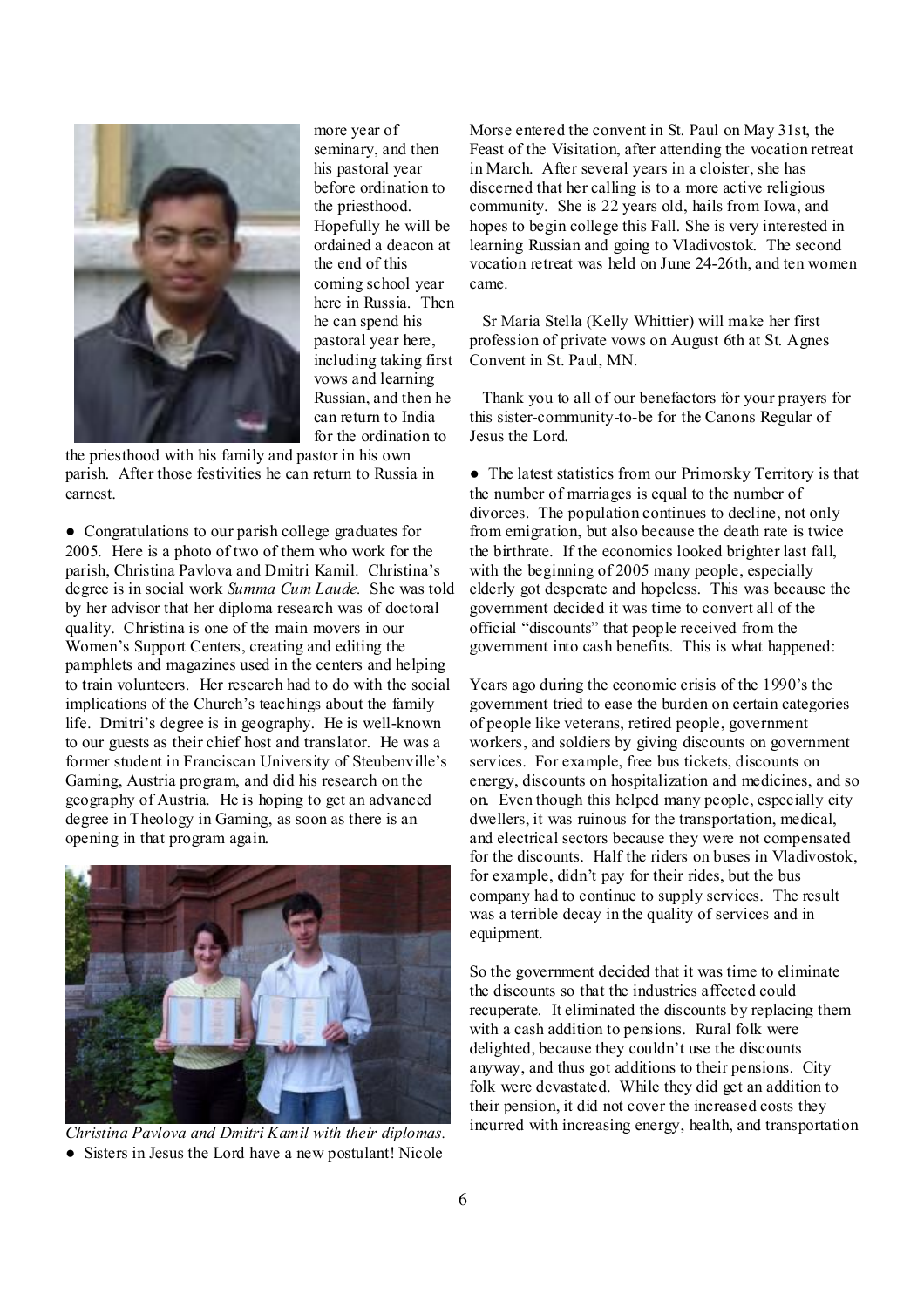costs. High oil prices plus inflation caused by the sudden surge of money in the economy from the liquidated discounts eliminated any advantage they would have had. Thus many elderly, including our parishioners, are suffering. They say that if they pay their utilities they have nothing left to live on. Attendance at daily and Sunday mass has decreased because the elderly can't afford bus tickets. More parishioners are asking to attend the daily soup kitchen. Others say that they cannot buy their medicines and still buy food—it's either/or. There is a sense of disappointment and hopelessness. The suicide rate among the elderly is increasing. We will do what we can to help--with the help of our benefactors. Still we want to concentrate on preaching the Gospel which is the light at the end of the tunnel! People were promised the moon by the Communists, so now they are disappointed and find it hard to believe in anything but death. Society was so wounded by socialism that family life has to begin again from scratch. People are so used to abortion that it causes less concern than going to the dentist! This is the condition under which 120 million people live! Pray for the conversion of Russia, and for our strength and resolve to continue our work in spite of difficulties and trials.

Then the government took steps to help relieve the financial problems by giving pension increases and arranging with transportation companies for discounts paid for by the government. The crisis is easing, but many elderly are still in trouble. The government was able to pay for the increases from unexpected gain from the

increased price of oil and gas.

● We are gearing up for finishing the monastery this summer. A Canadian electrician has come to work for a month on the electricity. The Chinese workers should be coming soon—our own workers are preparing for them. When it is done it will provide good living space for our community and office space for the parish. At the present time we are living in the church, which is okay, too, but it does get boring to live and work in the same room day after day. We've done it for twelve years already!

• This past three weeks we've had 10 student visitors and a priest from the Franciscan University of Steubenville. They are pilgrimage tourists, and have been helping at the local children's hospital and the hospice. At the children's hospital they have been cleaning and painting a whole floor. It has been a lot of work, and they seem to have lost weight while they were here! They like the Russian cooking, but it is less fattening than the usual American fare. Several of the group are thinking about the priesthood, so I think this has been a good "missionary" experience for them, to help them decide. They are an impressive group of young people. I think they are preparing an article for the *Sunrise*, so you'll probably read more about them and see their pictures there.



*The Steubenville gang as they were leaving.*